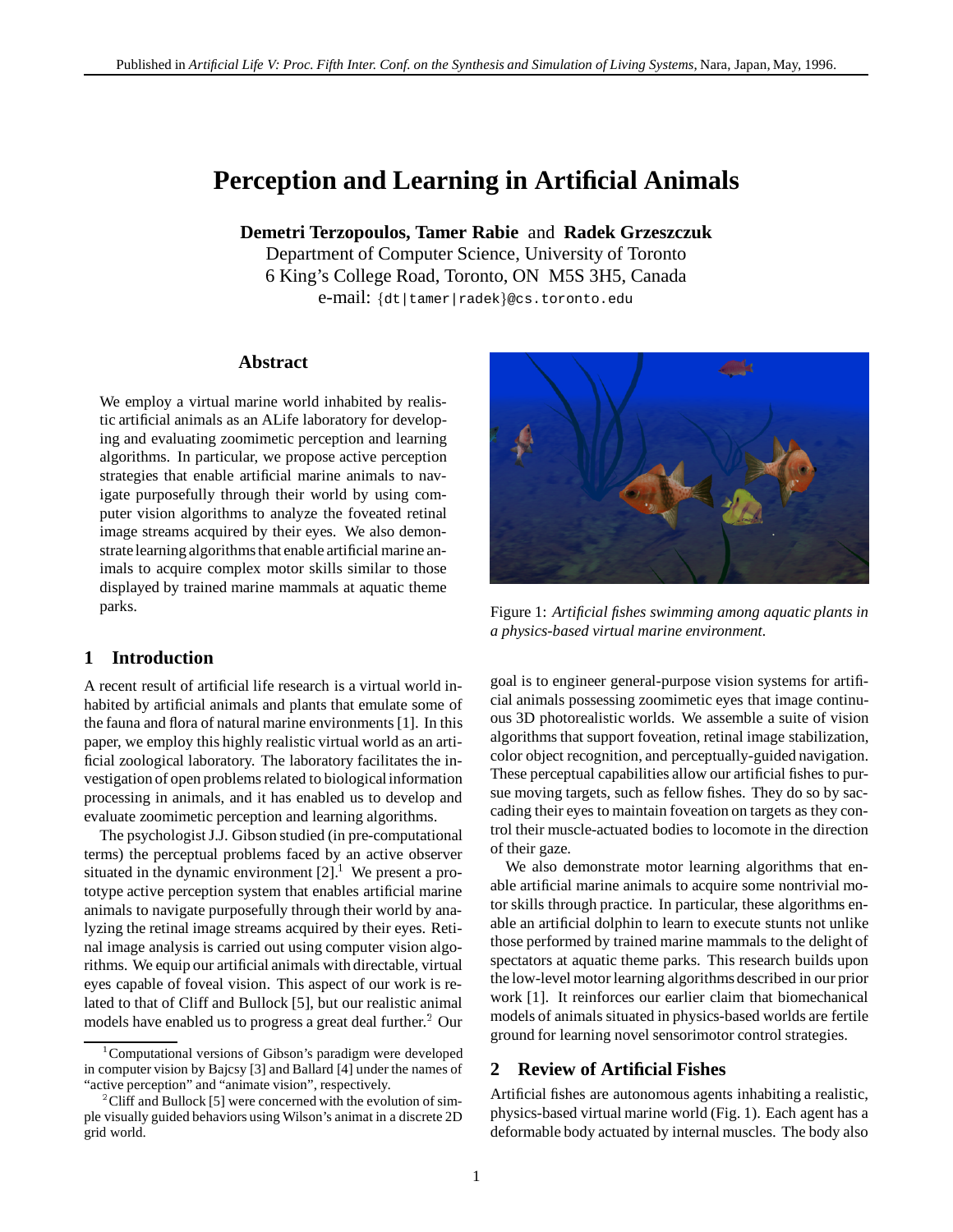

Figure 2: *Artificial fish model (from [1]).*

harbors eyes and a brain with motor, perception, behavior, and learning centers (Fig. 2). Through controlled muscle actions, artificial fishes are able to swim throughsimulated water in accordance with hydrodynamic principles. Their functional fins enable them to locomote, maintain balance, and maneuver in the water. Thus the model captures not just the form and appearance of the animal, but also the basic physics of the animal in its environment. Although rudimentary compared to those of real animals, the brains of artificial fishes are nonetheless able to learn some basic motor functions and carry out perceptually guided motor tasks. The behavior center of the artificial fish's brain mediates between its perception system and its motor system, harnessing the dynamics of the perceptionaction cycle. The innate character of the fish is determined by fixed habits. Its dynamic mental state is represented by a set of mental variables—hunger, libido, and fear. An intention generator serves as the fish's cognitive faculty, arbitrating the artificial fish's behavioral repertoire in accordance with its perceptual awareness of the virtual world. The behavioral repertoire includes primitive, reflexive behavior routines, such as collision avoidance, as well as more sophisticated motivational behavior routines such as foraging, preying, schooling, and mating.

The details of the artificial fish model are presented in the paper [1] (or see an earlier version in the ALIFE IV Proceedings). The reminder of this section covers details about the motor system which are necessary to understand the learning and vision algorithms to follow.

The motor system comprises the dynamic model of the fish including its muscle actuators and a set of motor controllers (MCs). Fig. 3 illustrates the biomechanical body model which produces realistic piscine locomotion using only 23 lumped



Figure 3: *Biomechanical fish model. Nodes denote lumped masses. Lines indicate uniaxial elastic elements (shown at natural length). Bold lines indicate muscle elements.*

masses and 91 elastic elements. These mechanical components are interconnected so as to maintain the structural integrity of the body as it flexes due to the action of its 12 contractile muscles.

Artificial fishes locomote like real fishes, by autonomously contracting their muscles. As the body flexes it displaces virtual fluid which induces local reaction forces normal to the body. These hydrodynamic forces generate thrust that propels the fish forward. The model mechanics are governed by Lagrange equations of motion driven by the hydrodynamic forces. The system of coupled second-order ordinary differential equations are continually integrated through time by a numerical simulator.<sup>3</sup>

The model is sufficiently rich to enable the design of motor controllers by gleaning information from the fish biomechanics literature. The motor controllers coordinate muscle actions to carry out specific motor functions, such as swimming forward (swim-MC), turning left (left-turn-MC), and turning right (right-turn-MC). They translate natural control parameters such as the forward speed or angle of the turn into detailed muscle actions that execute the function. The artificial fish is neutrallybuoyant in the virtual water and has a pair of pectoral fins that enable it to navigate freely in its 3D aquatic world by pitching, rolling, and yawing its body. Additional motor controllers coordinate the fin actions.

## **3 Perception**

This section describes a vision system for artificial fish which is based solely on retinal image analysis via computer vision algorithms  $[6].<sup>4</sup>$  We have developed a prototype active

<sup>&</sup>lt;sup>3</sup>The artificial fish model achieves a good compromise between realism and computational efficiency. For example, the implementation can simulate a scenario with 10 fishes, 15 food particles, and 5 static obstacles at about 4 frames/sec (with wireframe rendering) on a Silicon Graphics R4400 Indigo<sup>2</sup> Extreme workstation. More complex scenarios with large schools of fish, dynamic plants, and full color texture mapped GL rendering at video resolution can take 5 seconds or more per frame.

<sup>4</sup> By contrast, in our prior work [1] the artificial fishes rely on *simulated perception*—a "perceptual oracle" which satisfies the fish's sensory needs by directly interrogating the 3D world model; i.e., the autonomousagents were permitted direct accessto the geometric and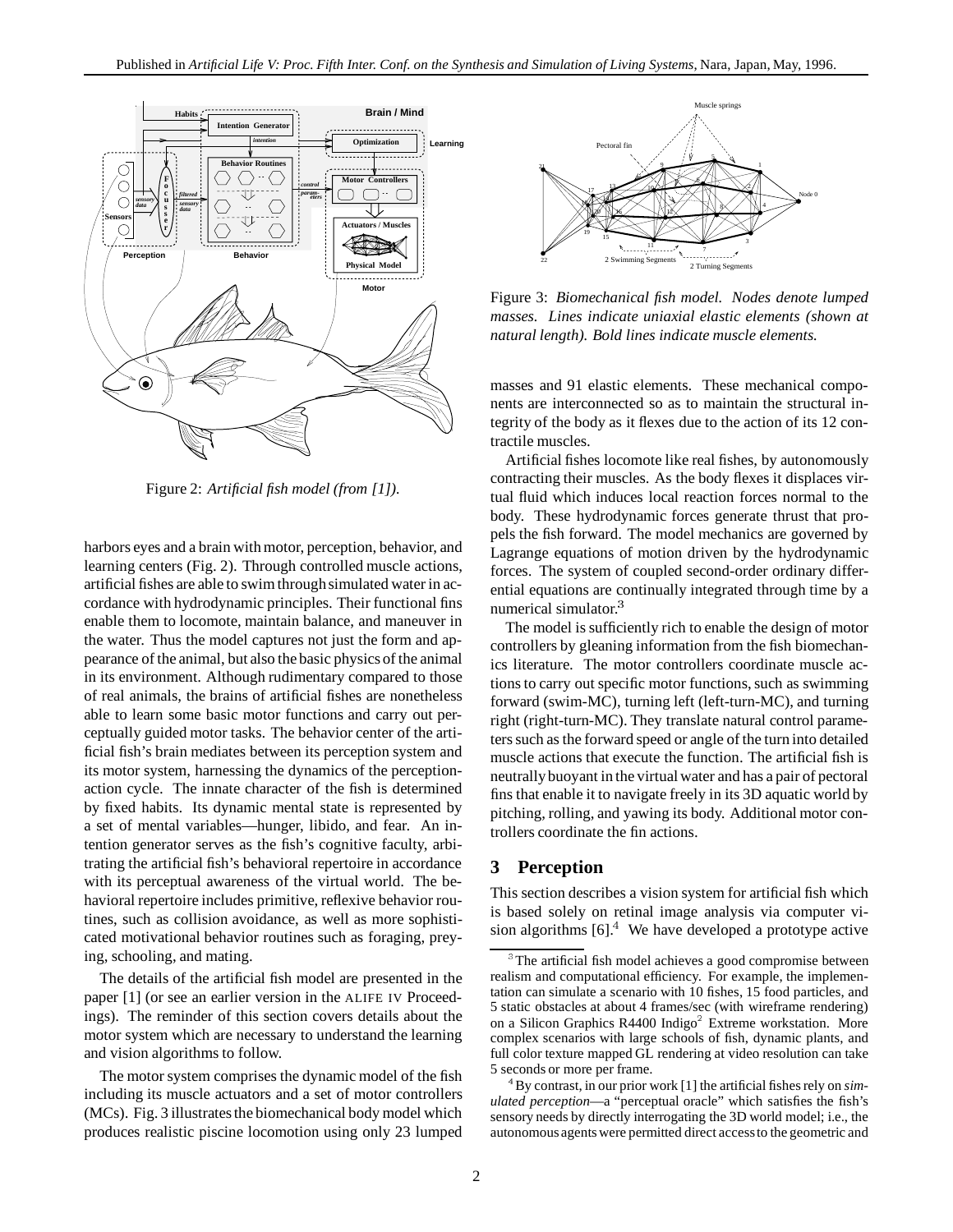vision system for our artificial animals. The system is designed for extensibility, so that it can eventually support the broad repertoire of individual and group behaviors of artificial fishes. However, our approach to perception applies to any animal, not just fishes. In fact, we view artificial fishes as virtual piscine robots, and we do not restrict ourselves to modeling the perceptual mechanisms of real fishes [7]. Indeed, it will soon become evident that our piscine robots sense their world through virtual eyes that are patterned after those of primates!

#### **3.1 Active Vision System**

The basic functionality of the active vision system starts with binocular perspective projection of the color 3D world onto the 2D retinas of the artificial fish. Retinal imaging is accomplished by photorealistic graphics rendering of the world from the animal's point of view. This projection respects occlusion relationships among objects. It forms spatially nonuniform visual fields with high resolution foveas and low resolution peripheries. Based on an analysis of the incoming color retinal image stream, the perception center of the artificial fish's brain supplies saccade control signals to its eyes and stabilize the visual fields during locomotion, to attend to interesting targets based on color, and to keep targets fixated. The artificial fish is thus able to approach and track other artificial fishes using sensorimotor control.

Fig. 4 is a block diagram of the active vision system showing two main modules that control foveation of the eyes and retinal image stabilization.

**Eyes and Foveated Retinal Imaging** The artificial fish is capable of binocular visionand possesses an ocular motor system that controls eye movements [8]. The movements of each eye are controlled through two gaze angles  $(\theta, \phi)$  which specify the horizontal and vertical rotation of the eyeball, respectively, with respect to the head coordinate frame (when  $\theta =$  $\phi = 0^{\circ}$ , the eye looks straight ahead).

Each eye is implemented as four coaxial virtual cameras to approximate the spatially nonuniform, foveal/peripheral imaging capabilities typical of biological eyes. Fig. 5(a) shows an example of the  $64 \times 64$  images that are rendered (using the GL library and SGI graphics pipeline) by the four coaxial cameras of the left and right eye. The level  $l = 0$ camera has the widest field of view (about <sup>120</sup> ). The field of view decreases with increasing <sup>l</sup>. The highest resolution image at level  $l = 3$  is the fovea and the other images form the visual periphery. Fig. 5(b) shows the  $512 \times 512$  binocular retinal images composited from the coaxial images at the top of the figure (the component images are expanded by factors  $2^{l-3}$ ). To reveal the retinal image structure in the figure, we have placed a white border around each magnified component image. Significant computational efficiency accrues from processing four  $64 \times 64$  component images rather than a uniform  $512 \times 512$  retinal image.



**Gaze Control For One Eye**

Figure 4: *The active vision system. The flow of the algorithm is from right to left. A: Update gaze angles*  $(\theta, \phi)$  *and saccade using these angles, B: Search current level for model target and if found localize it, else search lower level, C: Select level to be processed (see text), F: Reduce field of view for next level and render, M: Compute a general translational displacement vector*  $(u, v)$  *between images*  $I(t - 1)$  *and*  $I(t)$ *, S: Scale the color histogram of the model for use by the current level.*

**Foveation by Color Object Detection** The brain of the fish stores a set of color models of objects that are of interest to it. For instance, if the fish is a predator, it would possess mental models of prey fish. The models are stored as a list of  $64 \times 64$ RGB color images in the fish's visual memory.

To detect and localize any target that may be imaged in the low resolution periphery of its retinas, the active vision system of the fish employs an improved version of a color indexing algorithm proposed by Swain [9]. Since each model object has a unique color histogram signature, it can be detected in the retinal image by histogram intersection and localized by histogram backprojection. Our algorithms are explained more fully in [10]. **Saccadic Eye Movements** When a target is detected in the visual periphery, the eyes will saccade to the angular offset of the object to bring it within the fovea. With the object in the

high resolution fovea, a more accurate foveation is obtained by a second pass of histogram backprojection. A second saccade typically centers the object accurately in both left and right foveas, thus achieving vergence.

Module *A* in Fig. 4 performs the saccades by incrementing the gaze angles  $(\theta, \phi)$  in order to rotate the eyes to achieve the required gaze direction.

photometric information available to the graphics rendering engine, as well as object identity and dynamic state information about the physics-based world model.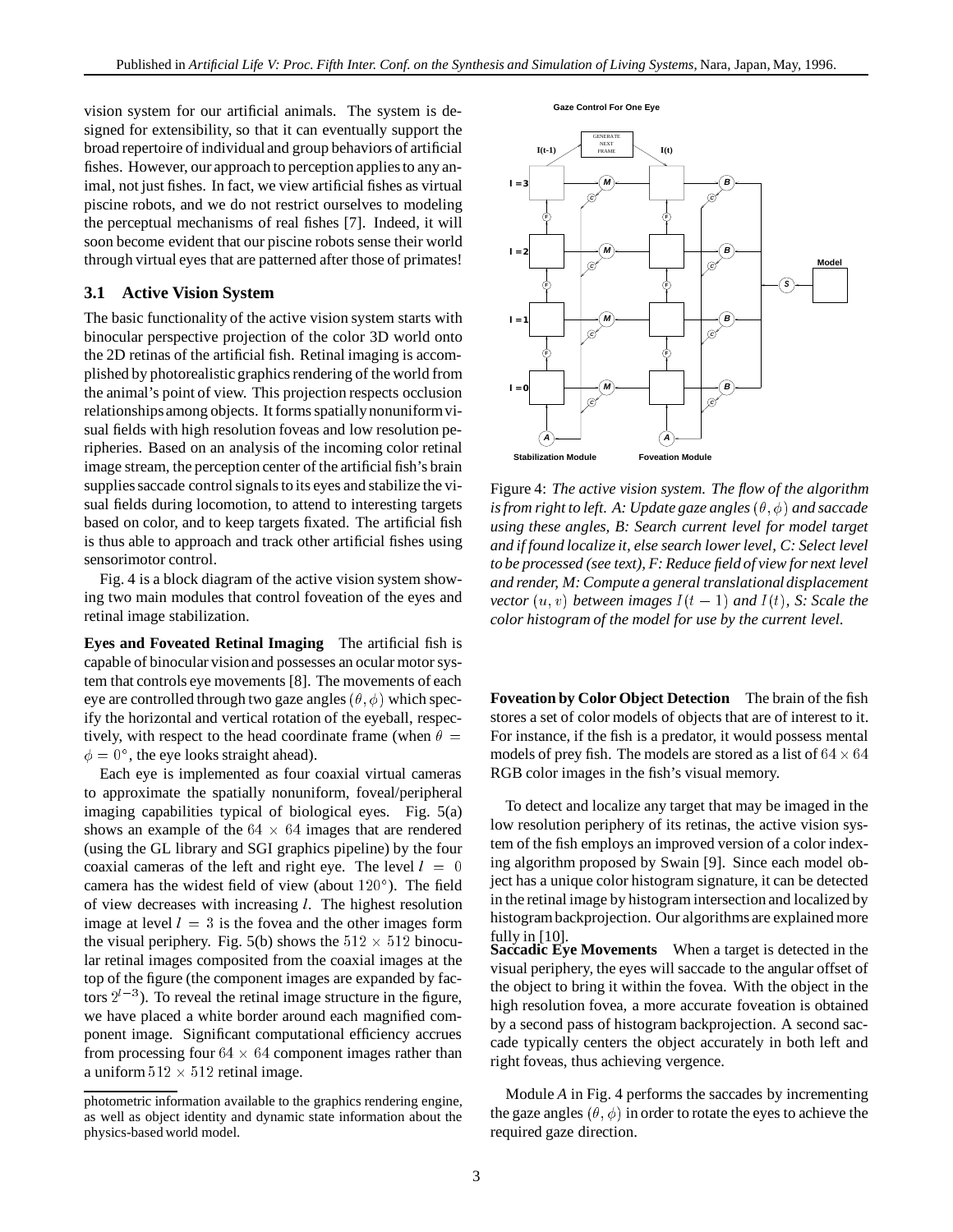

Figure 5: *Binocular retinal imaging (monochrome versions of original color images).* (a) 4 component images;  $l = 0, 1, 2$ , are *peripheral images;* <sup>l</sup> = 3 *is foveal image. (b) Composited retinal images (borders of composited component images are shown in white).*

**Visual Field Stabilization using Optical Flow** It is necessary to stabilize the visual field of the artificial fish because its body undulates as it swims. Once a target is verged in both foveas, the stabilization process (Fig. 4) assumes the task of keeping the target foveated as the fish locomotes. Thus, it emulates the optokinetic reflex in animals.

Stabilization is achieved by computing the overall translational displacement  $(u, v)$  of light patterns between the current foveal image and that from the previous time instant, and updating the gaze angles to compensate. The displacement is computed as a translational offset in the retinotopiccoordinate system by a least squares minimization of the optical flow between image frames at times t and  $t - 1$  [6].

The optical flow stabilization method is robust only for small displacements between frames. Consequently, when the displacement of the target between frames is large enough that the method is likely to produce bad estimates, the foveation module is invoked to re-detect and re-foveate the target as described earlier.

Each eye is controlled independently during foveation and stabilizationof a target. Hence, the two retinal images must be correlated to keep them verged accurately on the target. Referring to Fig. 6, the vergence angle is  $\theta_V = (\theta_R - \theta_L)$  and its magnitude increases as the fish comes closer to the target. Therefore, once the eyes are verged on a target, it is straightforward for the fish vision system to estimate the range to the target by triangulation using the gaze angles.

### **3.2 Vision-Guided Navigation**

The fish can use the gaze direction for the purposes of navigation in its world. In particular, it is natural to use the gaze angles as the eyes are fixated on a target to navigate towards the target. The  $\theta$  angles are used to compute the left/right turn angle  $\theta_P$  shown in Fig. 6, and the  $\phi$  angles are similarly used to compute an up/down turn angle  $\phi_P$ . The fish's turn motor controllers (see Section 2) are invoked to execute a left/right turn—left-turn-MC for an above-threshold positive  $\theta_P$  and right-turn-MC for negative  $\theta_P$ —with  $|\theta_P|$  as parameter. Up/down turn motor commands are issued to the fish's pectoral fins, with an above-threshold positive  $\phi_P$  interpreted as "up" and negative as "down".

The problem of pursuing a moving target that has been fixated in the foveas of the fish's eyes is simplified by the gaze control mechanism described above. The fish can robustly track a target in its fovea and locomote to follow it around the environment by using the turn angles  $(\theta_P, \phi_P)$  computed from the gaze angles that are continuously updated by the foveation/stabilization algorithms.

We have carried out numerous experiments in which the moving target is a reddish prey fish whose color histogram model is stored in the memory of a predator fish equipped with the active vision system. Fig. 7 shows plots of the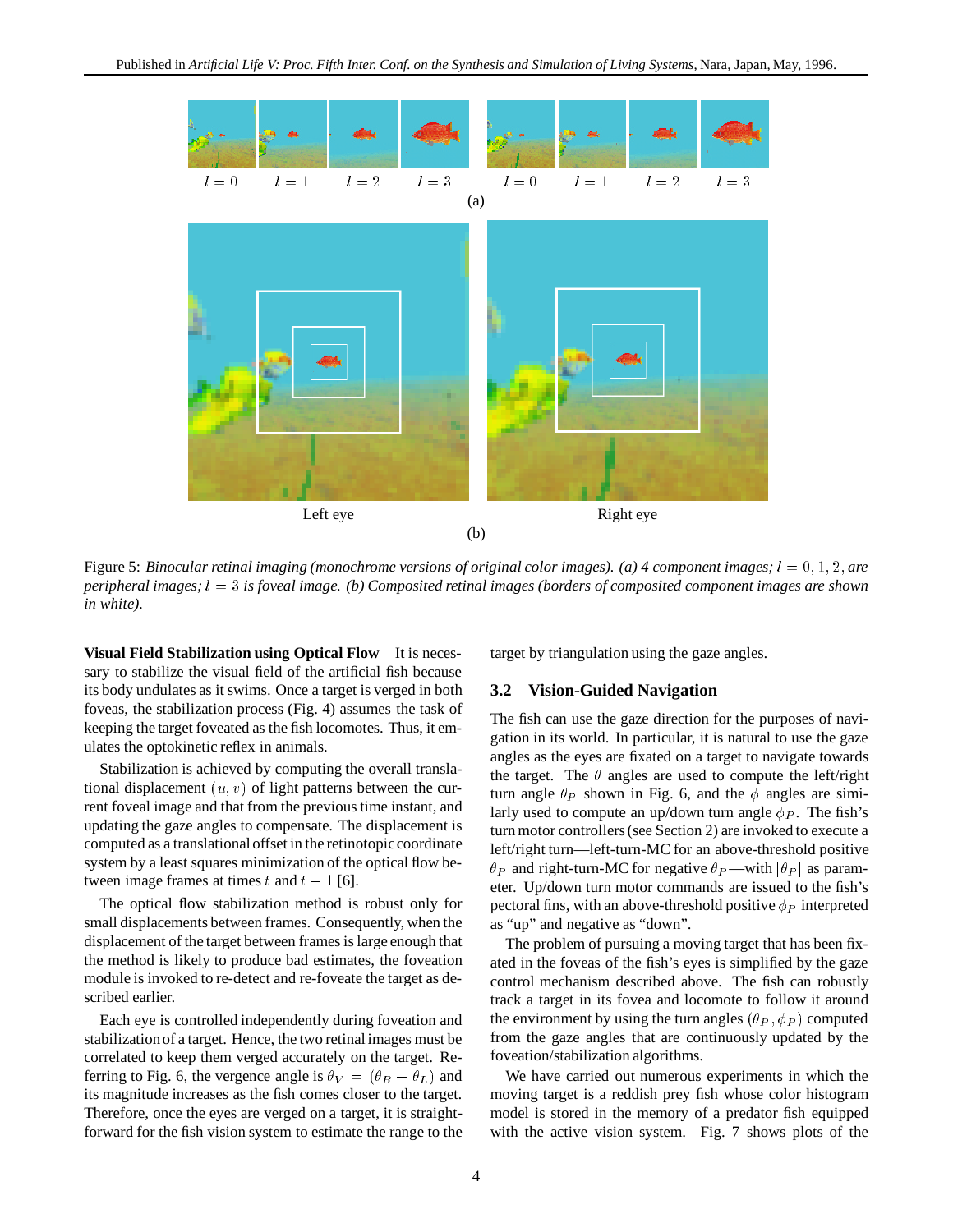

Figure 8: *Retinal image sequence from the left eye of the active vision fish as it detects and foveates on a reddish fish target and swims in pursuit of the target (monochrome versions of original color images). The target appears in the periphery (middle right) in frame 0 and is foveated in frame 1. The target remains fixated in the center of the fovea as the fish uses the gaze direction to swim towards it (frames 7–117). The target fish turns and swims away with the observer fish in visually guided pursuit (frames 135–152).*



Figure 6: *Gaze angles and range to target geometry.*



Figure 7: *Gaze angles resulting from the pursuit of a target by the AV fish.*

gaze angles and the turn angles obtained over the course of <sup>100</sup> frames in a typical experiment as the predator is fixated upon and actively pursuing a prey target. Fig. 8 shows a sequence of image frames acquired by the fish during its navigation (monochrome versions of only the left retinal images are shown). Frame 0 shows the target visiblein the low resolution periphery of the fish's eyes (middle right). Frame 1 shows the view after the target has been detected and the eyes have performed a saccade to foveate the target (the scale difference of the target after foveation is due to perspective distortion). The subsequent frames show the target remaining fixated in the fovea despite the side-to-side motion of the fish's body as it swims towards the target.

The saccade signals that keep the predator's eyes fixated on its prey as both are swimming are reflected by the undulatory responses of the gaze angles in Fig. 7. The figure also shows that the vergence angle increases as the predator approaches its target (near frame 100). In comparison to the  $\theta$  angles, the  $\phi$  angles show little variation, because the fish does not undulate vertically very much as it swims forward. It is apparent from the graphs that the gaze directions of the two eyes are well correlated.

Note that in frames 87–117 of Fig. 8, a yellow fish whose size is similar to the target fish passes behind the target. In this experiment the predator was programmed to be totally disinterested in and not bother to foveate any non-reddish objects. Because of the color difference, the yellowish object does not distract the fish's gaze from its reddish target. This demonstrates the robustness of the color-based fixation algorithm.

## **4 Learning**

The learning center of its brain (see Fig. 2) enables the artificial fish to acquire effective locomotionskillsthrough practice and sensory reinforcement. Our second challenge has been to enhance the algorithms comprising the artificial fish's learn-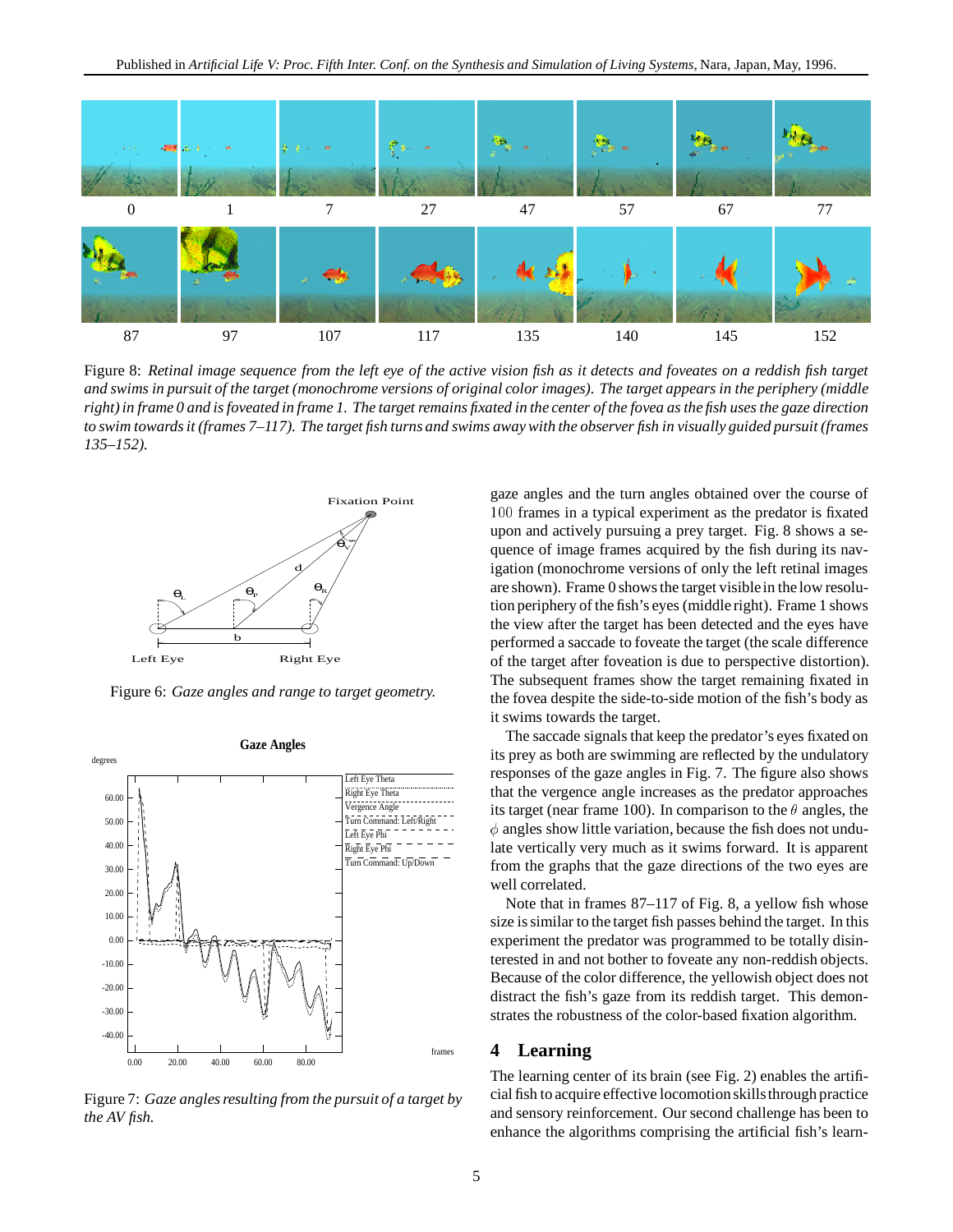

**OBJECTIVE FUNCTION**

Figure 9: *The objective function that guides the learning process is a weighted sum of terms that evaluate the controller and the trajectory.*

ing center so that it can learn more complex motor skills than those we demonstrated in reference [1].

## **4.1 Low-Level Motor Learning**

Recall that some of the deformable elements in the biomechanical model (Fig. 3) play the role of contractile *muscles* whose natural length decreases under the autonomous control of the motor center of the artificial animal's brain. To dynamically contract a muscle, the brain must supply an *activation function*  $a(t)$  to the muscle. This continuous time function has range  $[0, 1]$ , with 0 corresponding to a fully relaxed muscle and <sup>1</sup> to a fully contracted muscle. Typically, individual muscles form muscle groups, called *actuators*, that are activated in unison. Referring to Fig. 3, the artificial fish has 12 muscles which are grouped pairwise in each segment to form 3 left actuators and 3 right actuators. Each actuator  $i$  is activated by a scalar *actuation function*  $u_i(t)$ , whose range is again normalized to  $[0, 1]$ , thus translating straightforwardly into activation functions for each muscle in the actuator. Thus, to control the fish's body we must specify the actuation functions  $\mathbf{u}(t) = [u_1(t), \dots, u_i(t), \dots, u_N (t)]'$ , where  $N = 6$ . The continuous vector-valued function of time  $u(t)$  is called the *controller* and its job is to produce locomotion. Learned controllers may be stored within the artificial animal's motor control center.

A continuous*objective functional* <sup>E</sup> provides a quantitative measure of the progress of the locomotion learning process. The functional is the weighted sum of a term  $E_u$  that evaluates the controller  $\mathbf{u}(t)$  and a term  $E_y$  that evaluates the motion  $\mathbf{v}(t)$  that the controller produces in a time interval  $t_0 \leq t \leq$  $t_1$ , with smaller values of E indicating better controllers u. Mathematically,

$$
E(\mathbf{u}(t)) = \int_{t_0}^{t_1} (\mu_1 E_u(\mathbf{u}(t)) + \mu_2 E_v(\mathbf{v}(t))) dt,
$$
 (1)

where  $\mu_1$  and  $\mu_2$  are scalar weights. Fig. 9 illustrates this schematically.

It is important to note that the complexity of our models precludes the closed-form evaluation of  $E$ . As Fig. 9 indicates, to compute  $E$ , the artificial animal must first invoke a controller  $\mathbf{u}(t)$  to produce a motion  $\mathbf{v}(t)$  with its body (in order to evaluate term  $E<sub>v</sub>$ ). This is done through forward simulation of the biomechanical model over the time interval  $t_0 \leq t \leq t_1$  with controller  $\mathbf{u}(t)$ .

We may want to promote a preference for controllers with certain qualities via the controller evaluation term  $E_u$ . For example, we can guide the optimization of  $E$  by discouraging large, rapid fluctuations of <sup>u</sup>, since chaotic actuations are usually energetically inefficient. We encourage lower amplitude, smoother controllers through the function  $E_u$  =  $(\nu_1|d\mathbf{u}/dt|^2 + \nu_2|d^2\mathbf{u}/dt^2|^2)/2$ , where the weighting factors  $\nu_1$  and  $\nu_2$  penalize actuation amplitudes and actuation variation, respectively. The distinction between good and bad controllers also depends on the goals that the animal must accomplish. In our learning experiments we used trajectory criteria  $E<sub>v</sub>$  such as the final distance to the goal, the deviation from a desired speed, etc. These and other criteria will be discussed shortly in conjunction with specific experiments.

The low level motor learning problem optimizes the objective functional (1). This cannot be done analytically. We convert the continuous optimization problem to an algebraic parameter optimization problem [11] by parameterizing the controller through discretization using basis functions. Mathematically, we express  $u_i(t) = \sum_{i=1}^{M} u_i^j B^j(t)$ , where the  $u_i^j$ are scalar parameters and the  $B^j(t)$ ,  $1 \le j \le M$  are (vectorvalued) temporal basis functions. The simplest case is when the  $u_i^j$  are evenly distributed in the time interval and the  $B^j(t)$ are tent functions centered on the nodes with support extending to nearest neighbor nodes, so that  $u(t)$  is the linear interpolation of the nodal variables.

Since  $u(t)$  has N basis functions, the discretized controller is represented using  $NM$  parameters. Substituting the above equation into the continuous objective functional (1), we approximate it by the discrete *objective function*  $E([u_1^1, \ldots, u_N^M]')$ . Learning low level motor control amounts to using an optimizationalgorithmto iterativelyupdate the parameters so as to optimize the discrete objective function and produce increasingly better locomotion.

We use the simulated annealing method to optimize the objective function [12]. Simulated annealing has three features that make it particularly suitable for our application. First, it is applicable to problems with a large number of variables yielding search spaces large enough to make exhaustive search prohibitive. Second, it does not require gradient information about the objective function. Analytic gradients are not directly attainable in our situation since evaluating  $E$  requires a forward dynamic simulation. Third, it avoids getting trapped in local suboptima of  $E$ . In fact, given a sufficiently slow annealing schedule, it will find a global optimum of the objective functional. Robustness against local suboptima can be important in obtaining muscle control functions that produce realistic motion.

In summary, the motor learning algorithms discover muscle controllers that produce efficient locomotion through op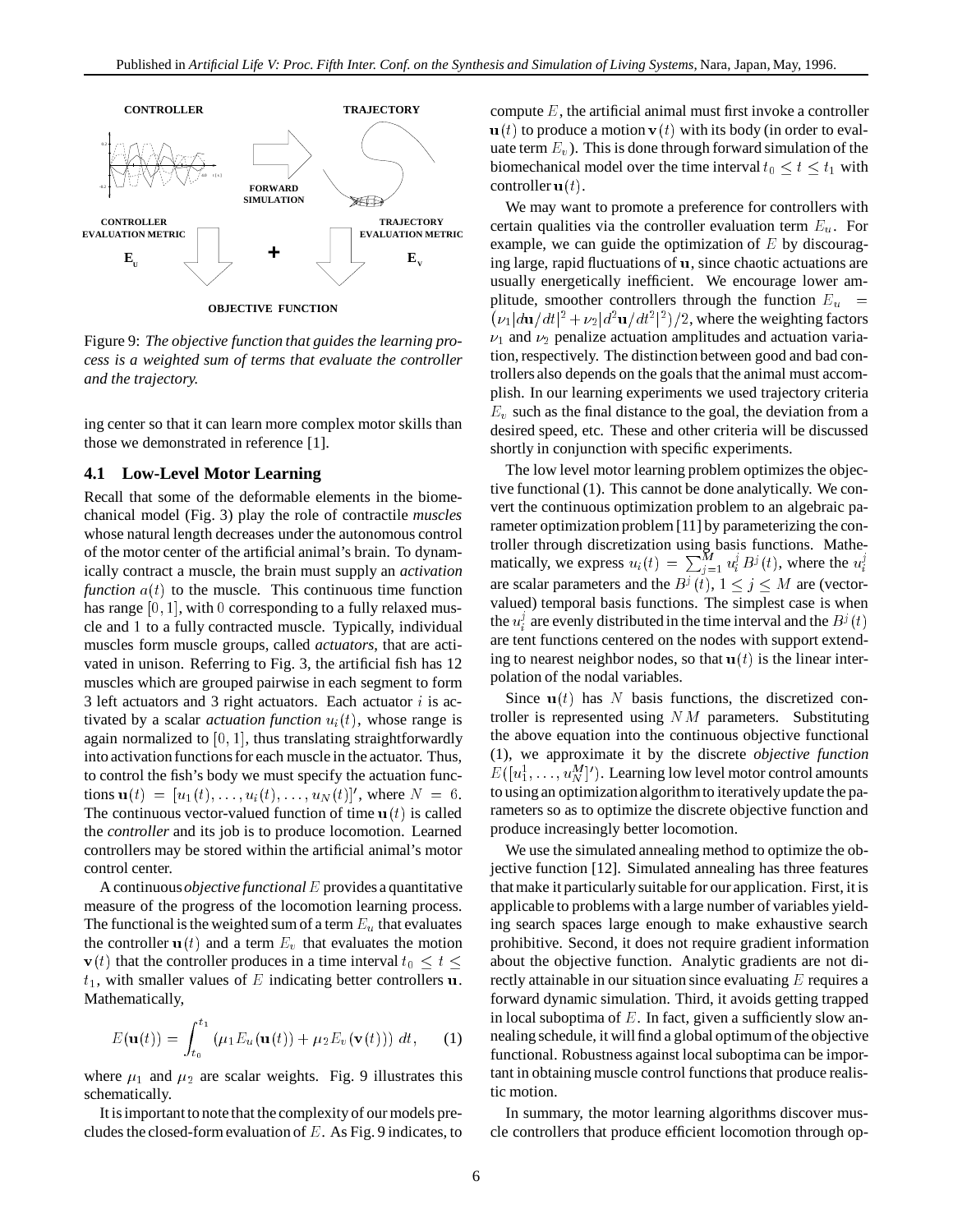timization. Muscle contractions that produce forward movements are "remembered". These partial successes then form the basis for the fish's subsequent improvement in its swimming technique. Their brain's learning center also enable these artificial animals to train themselves to accomplish higher level sensorimotor tasks, such as maneuvering to reach a visible target (see [1] for the details).

## **4.2 Learning Complex Skills**

**Abstracting Controllers** It is time consuming to learn a good solution for a low level controller because of the high dimensionality of the problem (large  $NM$ ), the lack of gradient information to accelerate the optimization of the objective functional, and the presence of suboptimal traps that must be avoided. For tractability, the learning procedure must be able to abstract compact higher level controllers from the low level controllers that have been learned, retain the abstracted controllers, and apply them to future locomotion tasks.

The process of abstraction takes the form of a dimensionality reducing change of representation. More specifically, it seeks to compress the many parameters of the discrete controllers to a compact form in terms of a handful of basis functions. Natural, steady-state locomotion patterns tend to be quasi-periodic and they can be abstracted very effectively without substantial loss. A natural approach to abstracting low-level motor controllers is to apply the fast Fourier transform (FFT) [12] to the parameters of the controller and then suppress the below-threshold amplitudes.

Typically, our artificial animals are put through a "basic training" regimen of primitive motor tasks that it must learn, such as locomoting at different speeds and executing turns of different radii. They learn effective low level controllers for each task and retain compact representations of these controllers through controller abstraction. The animals subsequently put the abstractions that they have learned into practice to accomplish higher level tasks, such as target tracking or leaping through the air. To this end, abstracted controllers are concatenated in sequence, with each controller slightly overlapping the next. To eliminate discontinuities, temporally adjacent controllers are smoothly blended together by linearly fading and summing them over a small, fixed region of overlap, approximately 5% of each controller (Fig. 10).

**Composing Macro Controllers** Next the learning process discovers composite abstracted controllers that can accomplish complex locomotion tasks. Consider the spectacular stunts performed by marine mammals that elicit applause at theme parks like "SeaWorld". We can treat a leap through the air as a complex task that can be achieved using simpler tasks; e.g., diving deep beneath a suitable leap point, surfacing vigorously to gain momentum, maintaining balance during the ballistic flight through the air, and splashing down dramatically with a belly flop.

We have developed an automatic learning technique that constructs a macro jump controller of this sort as an optimized sequence of basic abstracted controllers. The optimization



Figure 10: *Higher level controller for jumping out of water is constructed from a set of abstracted basic controllers.*

process is, in principle, similar to the one in low level learning. It uses simulated annealing for optimization, but rather than optimizing over nodal parameters or frequency parameters, it optimizes over the selection, ordering, and duration of abstracted controllers. Thus the artificial animal applying this method learns effective macro controllers of the type shown at the bottom of Fig. 10 by optimizing over a learned repertoire of basic abstracted controllers illustrated at the top of the figure.

We have trained an artificial dolphin to learn effective controllers for 5 basic motor tasks: turn-down, turn-up, turn-left, turn-right, and move-forward. We then give it the task of performing a stunt like the one described above and the dolphin discovers a combination of controllers that accomplishes the stunt. In particular, it discovers that it must build up momentum by thrusting from deep in the virtual pool of water up towards the surface and it must exploit this momentum to leap out of the water. Fig. 11(a) shows a frame as the dolphin exits the water. The dolphin can also learn to perform tricks while in the air. Fig. 11(b) shows it using its nose to bounce a large beach-ball off a support. The dolphin can learn to control the angular momentum of its body while exiting the water and while in ballistic flight so that it can perform aerial spins and somersaults. Fig. 11(c) shows it in the midst of a somersault in which it has just bounced the ball with its tail instead of its nose. Fig. 11(d) shows the dolphin right after splashdown. In this instance it has made a dramatic bellyflop splash.

## **5 Conclusion**

We have demonstrated that the artificial fishes model that we developed in our prior work may be effectively employed to devise sophisticated algorithms for perception and learning. We have successfully implemented within the framework of the artificial fish a set of active vision algorithms for foveation and vergence of interesting targets, for retinal image stabilization, and for pursuit of moving targets through visuallyguided navigation. Note that these vision algorithms confront synthetic retinal images that are by no means easy to analyze (compared to the sorts of images encountered in physical robotics). We have also demonstrated enhanced learning